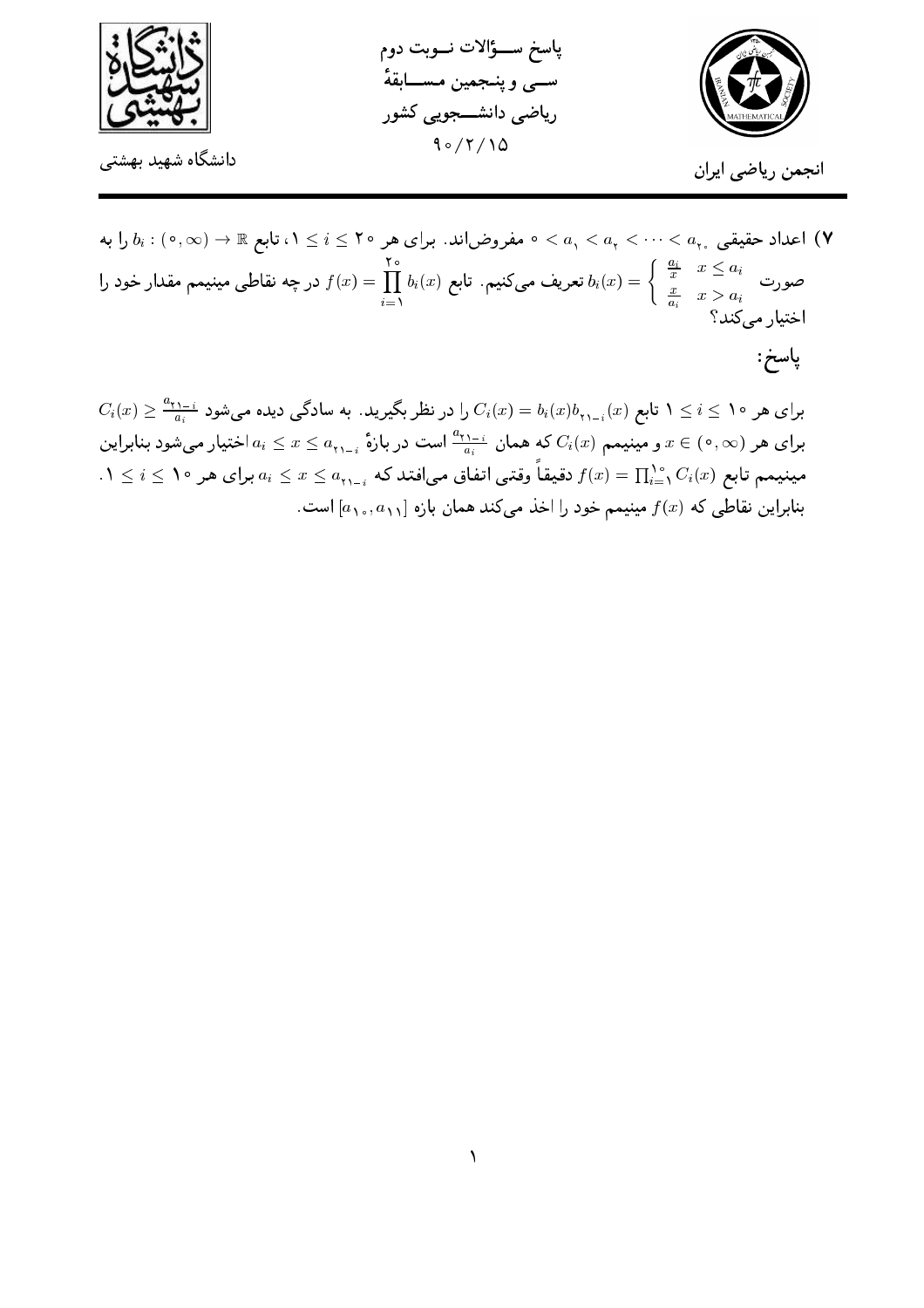





انجمن رياضي ايران

علقهٔ یکدار R مفروض است. میدانیم برای هر  $a \in R$  عضو  $x \in x$  وجود دارد که  $a^{\texttt{+}} x$ . ثابت کنید (۸  $a = ya^{\dagger}$  برای هر  $a \in R$  عضو  $y \in R$  وجود دارد به گونهای که  $a$ 

ياسخ: ابتدا نشان مى دهيم اگر s,r اعضاى حلقه باشند و ٠ = ٢s آن گاه ٠ = ٠sr غلبق فرض عضو  $a = a^{\dagger}x$  وجود دارد که  $x = s\_rs\_rx = (sr)^{\dagger}x = s\_rs\_rx = (sr)^{\dagger}x = s\_rs\_rx = s$  آنگاه  $x$  را چنان مییگیریم که پس ٥ = (١- ٥)، و طبق آنچه در بالا گفته شد داریم ٥ = ١٥) به ص ٥ = ۵ بعنبي  $a = x a^{\mathsf{T}}$ ه  $a = (1 - x a) a = 0$  و معمولاً میتوان نتیجه گرفت  $a = (1 - x a)$  پس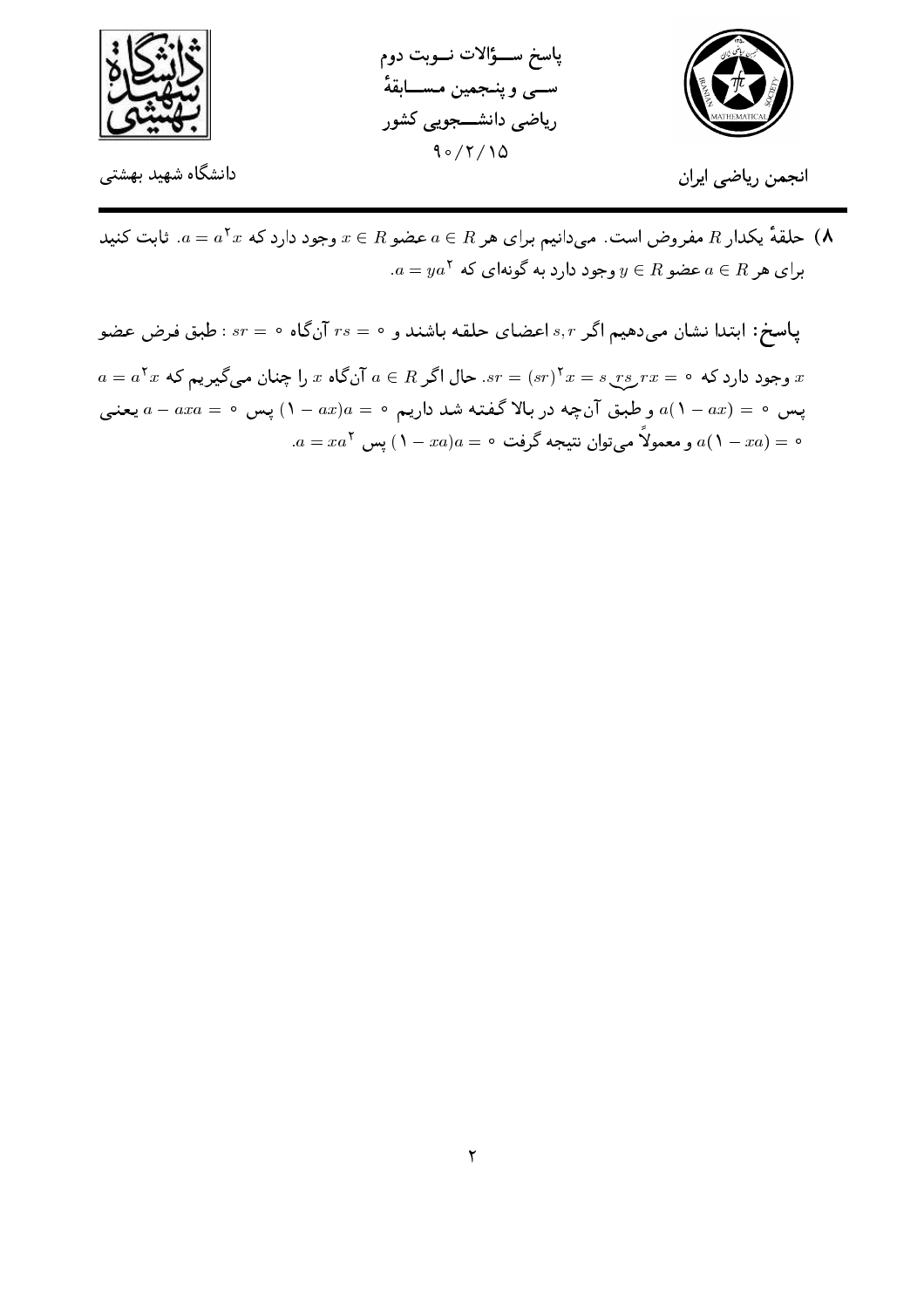



انجمن رياضي ايران

ا فرض کنیم جورد است که ا $\mathbb{C} \to \mathbb{Z}$  تابعی تحلیلی باشد. ثابت کنید جنگ دی کنیم عنیم C ا  $|f(z_{\circ}) - \bar{z}_{\circ}| \geq 1$ 

پاسخ:

برهان خلف) فرض کنید برای هر $z_\circ\in\mathbb{C}$  که ۱ $|z_\circ|=|z_\circ|$ ، داشته باشیم ۱ $|z|<|f(z_\circ)-f(z_\circ)|$ . با توجه به این که روی واحد  $\bar{z}=\frac{1}{z}$  داریم:

 $|zf(z) - \mathcal{Y}| < |z| = \mathcal{Y}.$ 

تابع ۱ –  $zf(z)$  تحلیلی است پس نرم آن ماکزیمم خود را روی مرز ناحیه میگیرد لذا نابرابری بالا که برای نقاط روی مرز دیسک واحد برقرار است برای نقاط داخل دیسک نیز برقرار است. یعنبی برای هر © € ۵ که ا نیز ۱ $|z| < |z - 1| < |z - 1|$ . اگر  $z$  را برابر صفر قرار دهیم داریم ۱ $|z| < 1$  که تناقض است.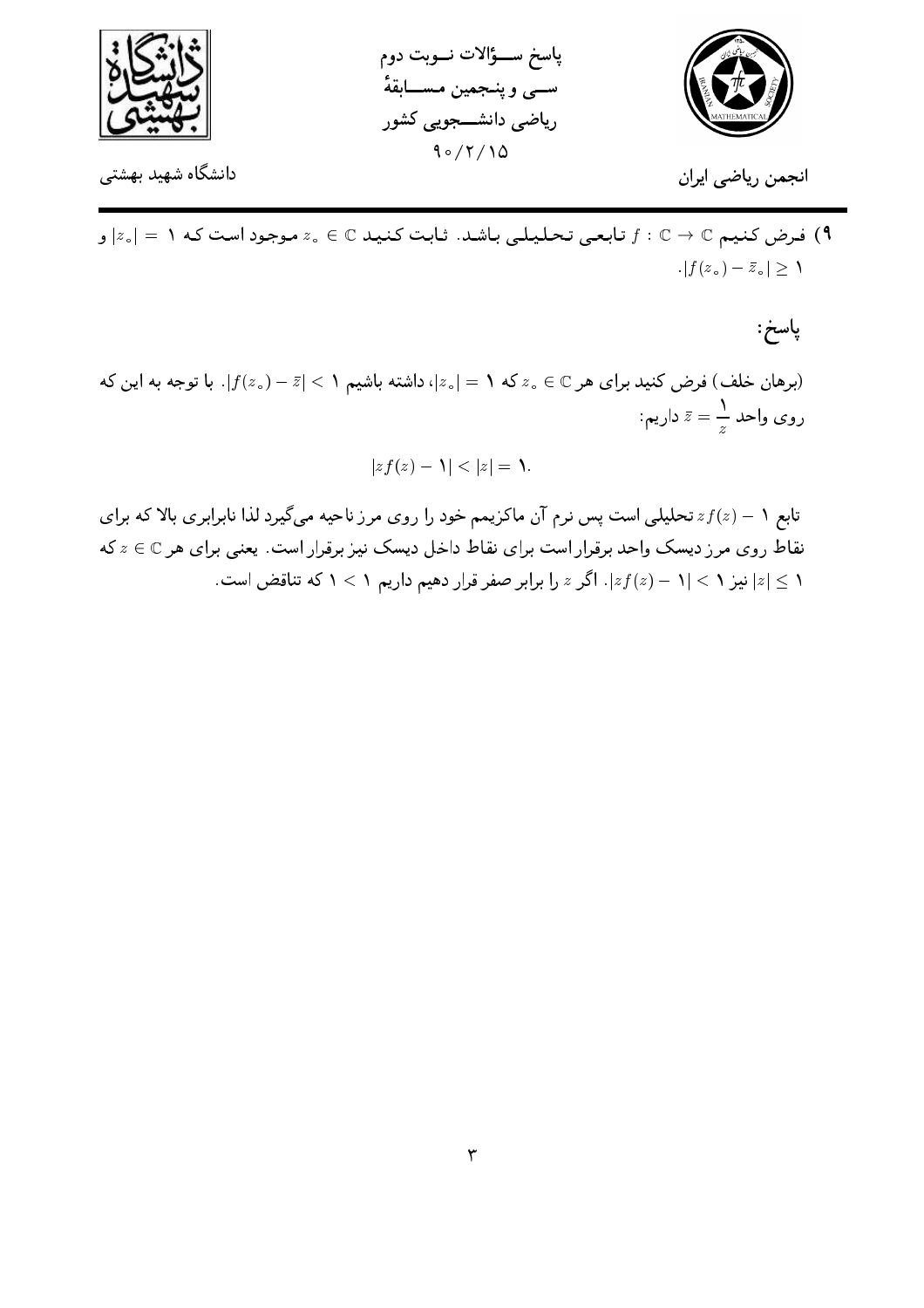

پاسخ ســـؤالات نـــوبت دوم ســـي و پنــجمين مــســــابقهٔ ریاضی دانشـــجویی کشور  $90/7/10$ 



انجمن رياضي ايران

ه ۱) نشان دهید تابع  $\left|\begin{array}{c} \vdots \vdots \end{array}\right. \left. \vdots \right.$ به عنوان یک چندجملهای  $n^{\mathsf{v}}$  متغیره، تحویل $u^{\mathsf{v}}$ 

(یک چندجملهای چند متغیره را تحویلناپذیر می گوییم اگر نتوان آن را به صورت حاصل ضرب دو چند جملهای غیر ثابت تجزیه کرد.)

پاسخ:

فرض کنید  $det[x_{ij}]_{1\leq i\leq n} = det[x_{ij}]_{1\leq i\leq n}$  دو چند جملهای چند متغیره هستند. نخست توجه کنید که برای مشخص، مثلاً به کمک بسط دترمینان بر حسب سطر  $i$  ام، دیده می شود که سمت چپ بر حسب  $x_{ij}$  از  $x_{ij}$  $x_{ij}$  درجهٔ یک است بنابراین با مرتب کردن  $g,h$  به عنوان چندجملهایهایی برحسب  $x_{ij}$  دیده می شود که درجه  $g$  در یکی از  $h$  یا  $g$  یک و در دیگری صفر است. پس هر متغیر  $x_{ij}$  فقط (و بنابراین دقیقاً) در یکی از  $h$  یا ظاهر می شود. اکنون دو متغیر که همزمان در یک سطر آمدهاند مثل  $x_{ik}$  و  $x_{ij}$  را در نظر بگیرید. اگر سمت چپ را به عنوان چندجملهای بر حسب این دو متغیر مرتب کنیم و به بسط دترمینان بر حسب سطر k توجه کنیم، دیده می شود که ضریب حاصل ضرب  $x_{ij}x_{ik}$  صفر است. اما اگر در سمت راست  $x_{ik}$  و  $x_{ij}$  یکی در  $h$  و دیگری در g آمده باشد باز با مرتب کردن h و g به عنوان چندجملهایهای درجه یک از این دو متغیر، دیده  $h$  میشود که ضریب  $x_{ijk}$  ناصفر است. این تناقض نشان می دهد که هر دو متغیر همسطر همزمان در یکی از یا g ظاهر می شوند پس همهٔ متغیرهای یک سطر باید در یکبی از h یا g بیایند. مشابه همین استدلال در مورد متغیرهای یک ستون هم صادق است. بنابراین هر  $n^\gamma$  متغیر در یکمی از  $h$  یا  $g$  ظاهر می شوند و دیگری چندجملهای ثابت است.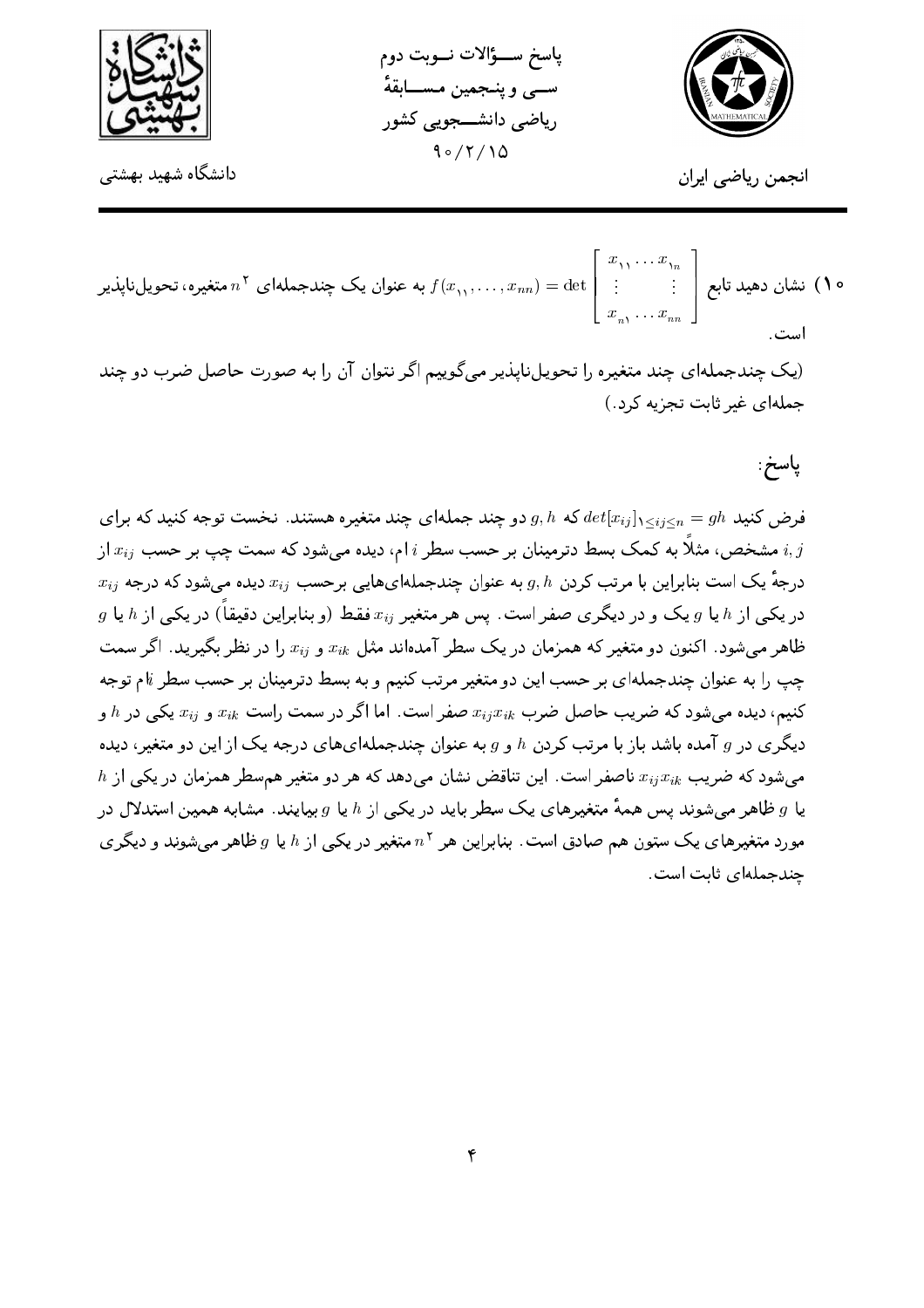



انجمن ریاضے ایران

۱۱) فرض کنیم (۰٫۵٪ ] ے U مجموعهای باز و بی کران باشد. ثابت کنید عددی مانند x وجود دارد که . نامتناهے  $U \cap \{x, \mathsf{Y}x, \mathsf{Y}x, \ldots\}$ 

پاسخ ســـؤالات نـــوبت دوم ســي و پنــجمين مــســـابقهٔ

ریاضی دانشـــجویی کشور  $90/7/10$ 

## ياسخ:

فرض کنیم  $U$ ر  $\sum_{n=m}^\infty\frac{1}{n}$ . ابتدا نشان میدهیم برای هر بازه مانند  $(\alpha,\beta)$  که  $\alpha<\beta\leq\alpha<\infty$  داریم به تصویر می کنیم این مجموعه تهی باشد. بنابراین به ازای هر  $n\geq m$  داریم  $n\geq m$  داریم  $V_m\cap(\alpha,\beta)\neq\emptyset$ بنابر خاصیت ارشمیدسی اعداد حقیقی،  $m$   $n_s \geq n$ ی هست که  $\frac{\beta-\alpha}{n} < \frac{1}{n}$ . بنابراین  $U \cap (n\alpha, n\beta) = \emptyset$ برای هر  $n\geq n$  در نتیجه  $(n\circ n, \infty)=(n\circ n, \infty) = U\cap (n\circ n, \infty)=U$  و این با  $U\cap (n\circ n, \infty)=\bigcup_{n=-n}^\infty (n\circ n)$  $L$ بے کران بودن  $U$  در تناقض است

حال فرض کنیم ( ۰٫۲) = V، طبق آنچه در بالا گفته شد داریم (۰٫۵ × ۲٫ ۲٫ چون این مجموعه باز است پس ۳٫ و ۱ $r_1 < r_2$ ی موجودند که  $V_1 \cap V_2 \subseteq N_{r_1}[x_1]$ . حال با همین استدلال میتوان بهصورت بازگشتبی دنبالههای  $\{x_m\}$  و  $\{r_m\}$ , ا یافت که

$$
N_{r_m}[x_m] \subseteq V_m \cap N_{r_{m-1}}(x_{m-1}) \qquad \circ < r_m < \frac{1}{m} \tag{*}
$$

ادعا میکنیم  $\{x_m\}$  دنبالهای کوشی است زیرا برای  $k \geq m \geq m$  داریم  $x_m \in N_{r_k}(x_k)$  و لذا  $|x_m-x_k|<\mathbf{Y}r_k<\frac{\mathbf{Y}}{k}.$ حال چون  $[\,\circ\,,\infty)$  تام است پس  $x$ ی هست که  $x\,\to\,x$ . بنابر  $(\,\ast\,)$  داریم  $x \in \bigcap_{m=1}^{\infty} N_{r_m}[x_m] \subseteq \bigcap_{m=1}^{\infty} V_m = \bigcap_{m=1}^{\infty} (\bigcup_{n=m}^{\infty} \frac{1}{n}U).$ 

پس برای هر  $m$  عددی مانند  $m \geq m$  هست که  $x \in \frac{1}{n_m}$  با به طور معادل  $x \in U$  . این نشان میدهد که  ${n_1x, n_1x, n_1x, \ldots} \subseteq U \cap {x, \forall x, \forall x, \ldots}$ 

و لذا حكم برقرار است.